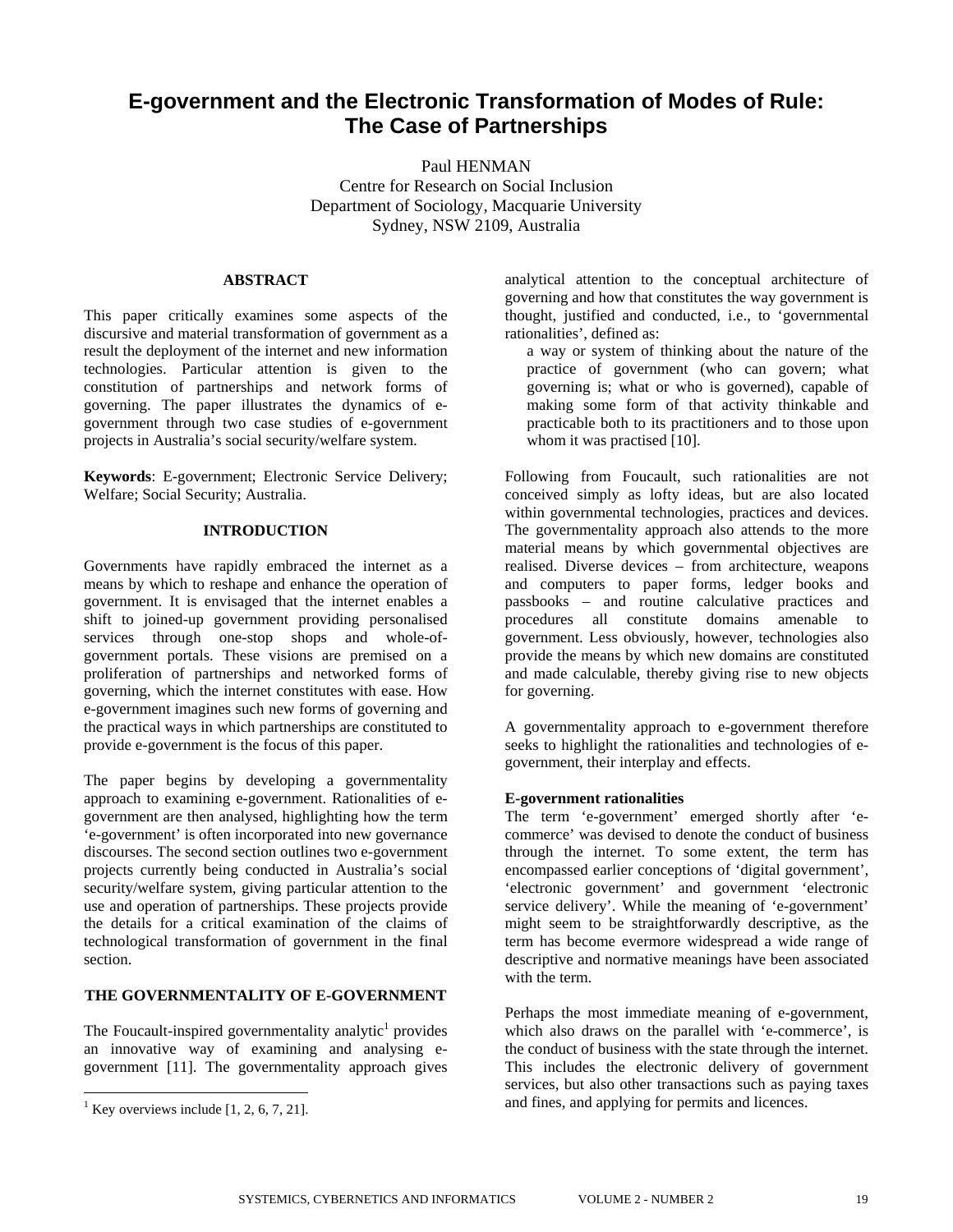Consider, for example, the British government's use of 'e-government', where Hudson notes that 'e-government' is often used to refer to electronic service delivery, which includes delivery through telephone call centres as well as on-line provision [12].

Similarly, Fountain uses 'e-government' and 'electronic government' interchangeably to refer 'to the current potential to build government services and practices using existing technologies and applications' [8].

A different conception of 'e-government' focuses on the way the internet contributes to and transforms the workings of the parliament, the relationship between citizens and their elected representatives and the conduct of politics. The internet becomes the way in which citizens make their views known to their elected representatives, party members contribute to party policy making, and citizens contribute to government policy formation [22]. Embedded in these ideas is the notion that e-government transforms the conduct of government and politics: policy development embraces public feedback; policy making occurs through on-line polls; and parliament might even become redundant. Such notions of e-government include a normative aspect, namely, that the internet enhances participatory democracy.

This transformative and normative aspect of the internet is increasingly evident in e-government as conceived as the on-line conduct of business with government. In these cases, the internet is not simply viewed as an alternative medium for conducting business alongside telephones, local offices and post. Rather, 'e-government' denotes major transformations in the way government business and service delivery is conceptualised and enacted.

This is evident in Britain, where the internet (and other new ICTs) becomes the means for 'Modernising Government' [3]. In this account, technologically-enabled 'modern' government must be joined-up, convenient, responsive and personalised.

The Australian government sees e-government in similar terms:

E-government is the term that describes the use of available and emerging technologies to create seamless, responsive and citizen-focused government for the benefit of all Australians. … E-government involves a fundamental re-thinking of how technology can improve the very process of government [17].

These themes are also evident in writings of the OECD. E-government is here defined as "the use of ICTs, and particularly the Internet, as a tool to achieve better government". … **e-government is more about government than about "e"**. It enables better policy outcomes, higher quality services and greater engagement with citizens [19].

The President of the International Social Security Association has defined e-government as follows.

E-government is a way of making the delivery of government services more efficient by "integrating" or perhaps "clustering" them, and making them available through a single point of access on the Internet: the socalled "single window" that provides "one-stop shopping". E-government is also information-based government. In this view, e-government involves creating a series of overlapping information networks and encouraging the practice of information networking. E-government is smart government too. E-government will improve exponentially the quality and quantity of data in the coming years [23].

These latter rationalities of e-government constitute a world that does not simply reproduce governmental processes and practices through other, namely electronic, means. Rather, they involve a hazy narrative that combines the observation that new ICTs make new forms of doing government possible, with normative ideas that such technologies must be used in order to bring to fruition a certain vision of government. In doing so, these narratives can also be seen to fudge the line between technological determinism – that new ICTs bring about new governmental forms – and a recognition that work must be done to reconfigure organisational operations and relations to bring about visions of new government.

Some of the features of the new governmental forms that are encompassed in these normative definitions of egovernment are not new. For example, participatory democracy through citizen interaction and treatment of the whole person have been advocated well prior to the internet's beginnings as pressing objectives for government reform. However, what is especially telling about the particular way 'e-government' envisions government is its confluence with contemporary objectives of public sector management reform. New Public Management [5, 15, 16] and recent concerns with governance [14, 18, 20] also emphasise the need for customer service, accountability processes, flexible management, performance targets, and use of markets and/or partnerships. In the minds of public administrators, IT professionals and IT activists alike, it appears that the internet has become both the means by which these reforms become feasible and the reason why these reforms are necessary. E-government simply means egovernance.

# **Governing through partnerships**

Of the several objectives of public sector management reform that a normative conception of e-government embraces, I want to focus on the use of partnerships. Partnerships have become the recent governmental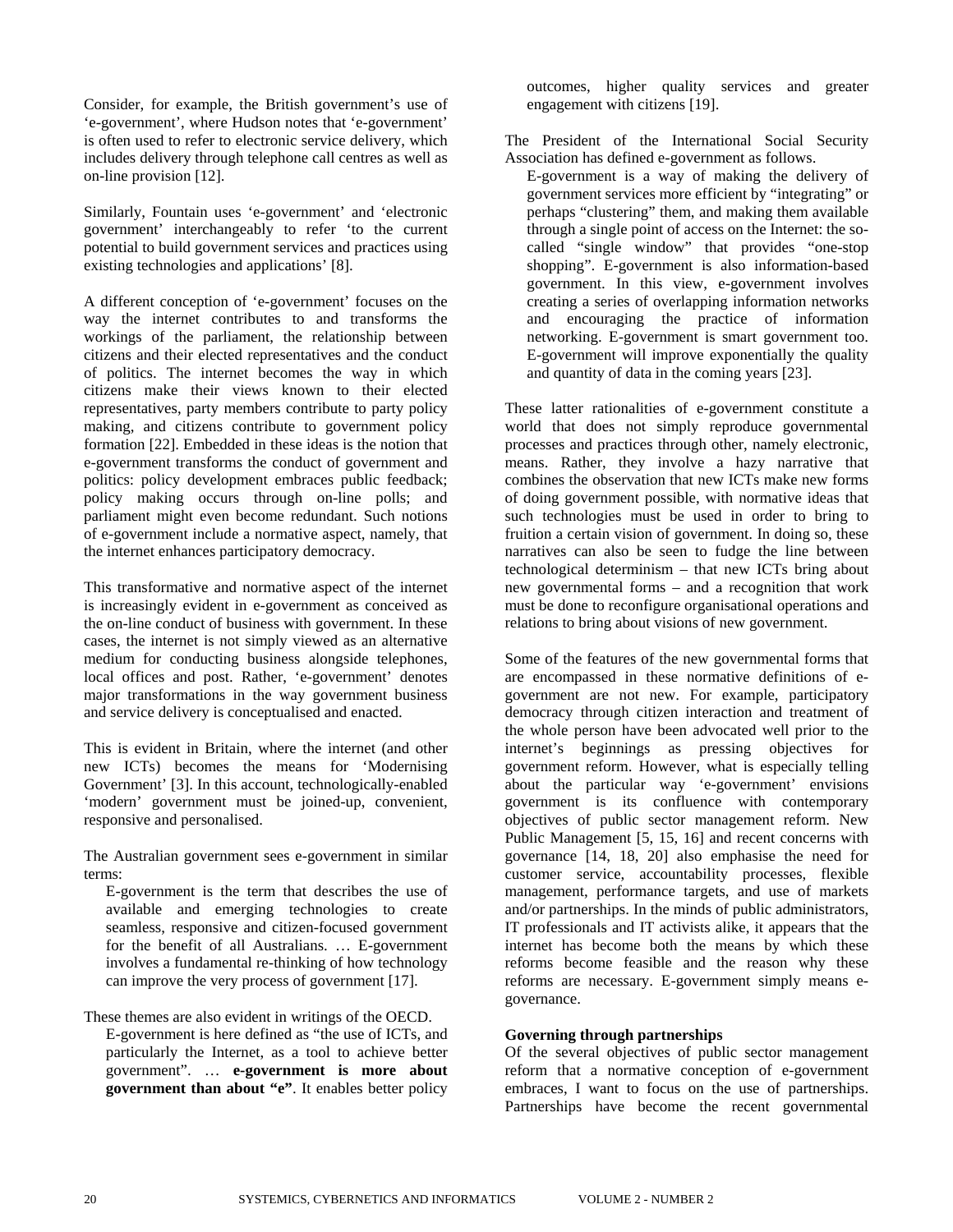buzzword. The traditional means by which the modern state achieved its aims were through hierarchical bureaucracies that operated as distinct 'silos', each responsible for their own policy and administrative territory. In response to bureaucratic state failure, neoliberalism and its New Public Management offshoot sought to transform government operations through the mechanism of the market and the 'hollowing out' of the state. Competition, outsourcing, privatisation, purchaserprovider arrangements and contracts were key elements of this approach. Partnerships played some role in these arrangements, such as Britain's Private Finance Initiatives and Public-Private Partnerships. Such partnerships were often contractual in nature, the dominant party defining the roles and responsibilities of the other. In recognition of the realities of market failure, there has recently been a shift to more network forms of governing. Governmental aims are achieved through self-organising partnerships between relatively equal parties. Government thus operates by steering, not rowing. Jessop [13] describes network governing as a 'heterarchy', contrasting with the hierarchy of bureaucracies and the anarchy of markets.

Partnerships have now become a widespread form of governing [9]. Governments increasing opt for partnerships as a way in which to achieve its objectives. In policing, partnerships between the community and local businesses are now seen as essential to curb crime and enhance security. In welfare, partnerships between benefits agencies, housing associations, welfare service agencies and community groups are seen as the means in which to enhance individualised services to the disadvantaged. Partnerships between hospitals and community health agencies are being established to enhance the provision of health services which is patientcentred and reduces health costs. Partnerships with the private sector are being used to provided the funds and distribute the risks for the provision of public infrastructure. There is a wide variety of partnerships, ranging from high-trust, autonomous arrangements between equals, to more contractual, low-trust arrangements enforced by government policies [13, 18, 20]. Regardless of this variety, the discourse of partnerships has become paramount.

In the area of e-government, partnerships are quite evident. During the 1990s, IT functions in public sector agencies were progressively outsourced as part of the New Public Management shift to minimise the state to 'core' activities. While computing hardware had always been purchased from private companies, the private sector were increasingly contracted to manage computing processing and undertake software development. While conceptualised through a 'contractual' rather than a 'partnership' model, they did involve the increasing coproduction of state functions. Less directly, the new institutional arrangements envisioned by the New Public Management – such as (quasi-)markets and purchaserprovider relations – combined with performance measures, created the need for (electronic) information infrastructure. Such infrastructure provided the technical means by which large information flows between agencies could be conducted on an efficient, accurate and regular basis. This made possible both the co-ordinating of activities and functions between agencies and the scrutiny of private agencies to meet government standards and performance targets.

More recently, e-government is often envisaged as a technology by which partnerships in public administration can be made practicable. At the heart of most conceptions of e-government is an image of joined-up government providing citizens with a one-stop shop that treats it as a whole person. Joined-up information infrastructure of the sort just mentioned is an important element of this vision. It provides the means by which the 'silos' of government agencies can be breached. It enables personal information held in various locations to be brought together at once to get a bigger, more adequate image of an individual. The internet is arguably more important than information infrastructure in imagining partnerships in government. The internet creates a vision of virtual government that transcends government bureaucratic boundaries. For example, the government portal creates a virtual one-stop shop. It provides the means by which citizens and business can transact business with all tiers of government without knowing or understanding the structure of government. Such an idea envisages underlying partnerships between governmental agencies at all levels. Increasingly, portals involve partnerships between public and private sectors. The internet, it seems, provides the means by which the governance project of partnerships becomes possible.

Underlying these conceptions of new ICTs as a technology of partnership is the notion that these technologies represent a break from previous ways of administering government. Almost magically, they make information flow easily and efficiently. As a result, organisational boundaries dissolve, government can be 'joined-up' and partnerships become the natural form of operation. Unfortunately, as our case studies illustrate, the reality is somewhat. Both technology and partnerships are not this simple to construct nor maintain.

# **DELIVERING WELFARE THROUGH PARTNERSHIPS**

A critical assessment of the shift to governing through partnerships and the contribution of new ICTs is greatly enhanced by detailed empirical studies. The case studies examine e-government projects in Centrelink, Australia's national benefit delivery agency. Data were obtained from interviews with Centrelink senior executives, national managers, IT professionals and front-office staff, from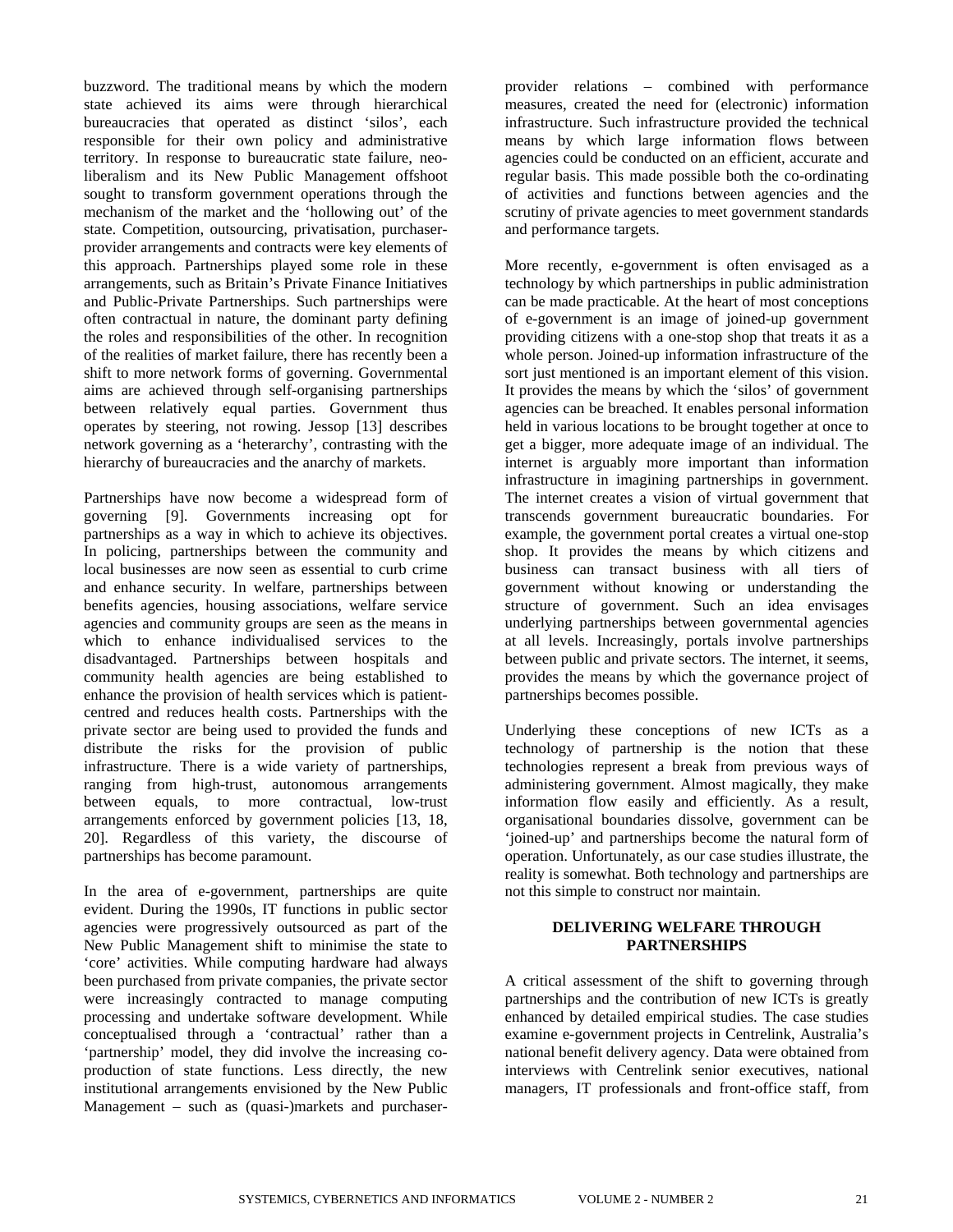field observation of the use of the technologies, and from relevant Centrelink documents.

# **EDGE**

The EDGE system is a decision support system or expert system used to assess eligibility for family-related government benefits provided by the Australian government. Processing such benefits through EDGE contrasts with the former approach directly through the mainframe system. Instead of a standard sequence, the questions asked are tailored as a result of earlier responses. Moreover, EDGE provides explanations for why each question is asked and provides a detailed account of how it arrived at its decision. When used with claimants in an interview situation, the system produces a personalised claim form for signature and a preliminary assessment notice for the claimant explaining the assumptions on which eligibility and rate have been calculated.

As an expert system, EDGE embodies the legislation (and administrative) requirements associated with familyrelated benefits. As a result, users of the system do not require a detailed knowledge of the legislation. Because of this, and its plain language interface, novices are readily able to learn and use the system. This key factor of expert systems makes them highly suited to involve other parties in the use of the system to assess claimant eligibility. For example, EDGE should make it possible for Family Assistance Office (FAO) staff in Medicare offices, who do not have detailed knowledge of family benefits legislation, to undertake claims processing and assessment interviews. In the same way, workers in community groups and other welfare bodies might also use an internet version of EDGE to assess eligibility, and individuals could also self-assess. At present, the Medicare scenario is highly likely, but an internet version of EDGE is still a long way down the track.

Partnerships play an important role in the EDGE project. In the first instance, EDGE was developed in a three-way public-private partnership between Centrelink, the Department of Family and Community Services (FaCS) and SoftLaw. Centrelink, a public sector agency, is responsible for administering Commonwealth social security benefits on behalf of FaCS through its large service delivery network. It owns and maintains the computer systems to do this job. As such, the focus for its use lies here. FaCS, which has responsibility for policy development of social security payments, contracts Centrelink through an agreement to deliver it payments. SoftLaw was a small Australian IT company specialising in legal expert systems.

Each of these agencies has different objectives and agendas which needed to be mutually reinforcing to work. FaCS, which itself contracts Centrelink to deliver social security benefits in a purchaser-provider relationship, was a key driver behind EDGE. FaCS believed that an expert system for benefit assessment would help to enhance the accuracy, consistency and accountability of Centrelink's benefit decision-making. This is an increasingly pressing issue as policy has become evermore complex. Increased accuracy is also seen as a way in which to reduce appeals and minimise overpayments. For Centrelink, with key objectives of customer service and efficiency of decisionmaking, EDGE promises to curb claimant dissatisfaction, decrease the number of repeat visits to Centrelink offices and increase the legitimacy of Centrelink's operations. As a private company, SoftLaw was keen to develop its business, build its reputation and produce a profit. At the time, EDGE was the largest project undertaken by the company. It tripled the company's size and gave it international visibility. Despite different agendas, they each shared the objective to achieve greater accuracy and consistency in administration of the FAO program.

While partnerships were crucial in the development of EDGE, they also play an important role in its anticipated deployment. Given that EDGE embodies and enacts the benefit legislation, in theory it can be operated by anyone with computer competence. Such expert system technology makes EDGE readily suited for creating partnerships for the co-delivery of benefits. Indeed, it is likely that EDGE will be made available to FAO officers in Medicare Offices. This will greatly enhance the role of Medicare offices in family benefits processing and increase the level of service offered to potential claimants. Currently, Medicare Offices' role in the FAO is minimal. They simply receive written application forms and check proof of identity. They can not undertake assessments nor update client's details. Furthermore, as Medicare staff have minimal knowledge of family benefit policy, the advice they can offer is minimal.

It should be noted, however, that the FAO as a virtual office partnership between Centrelink, the Health Insurance Commission and the Australian Taxation Office was created prior to any technological vision of partnerships. Technology did not create the partnership, political vision did. Technology does, however, make the partnership more mutual and more meaningful both in terms of each agency's contribution and in level of customer service. With the network technologies, the long-standing vision of one-stop shops becomes more readily achievable.

Perhaps a more interesting development that EDGE makes possible is its use by community groups to help assess claimants and individuals to self-assess, through an internet version of EDGE. In this scenario, the work of Centrelink extends out into other organisations. Community workers become *de facto* Centrelink officers. Organisational boundaries blur.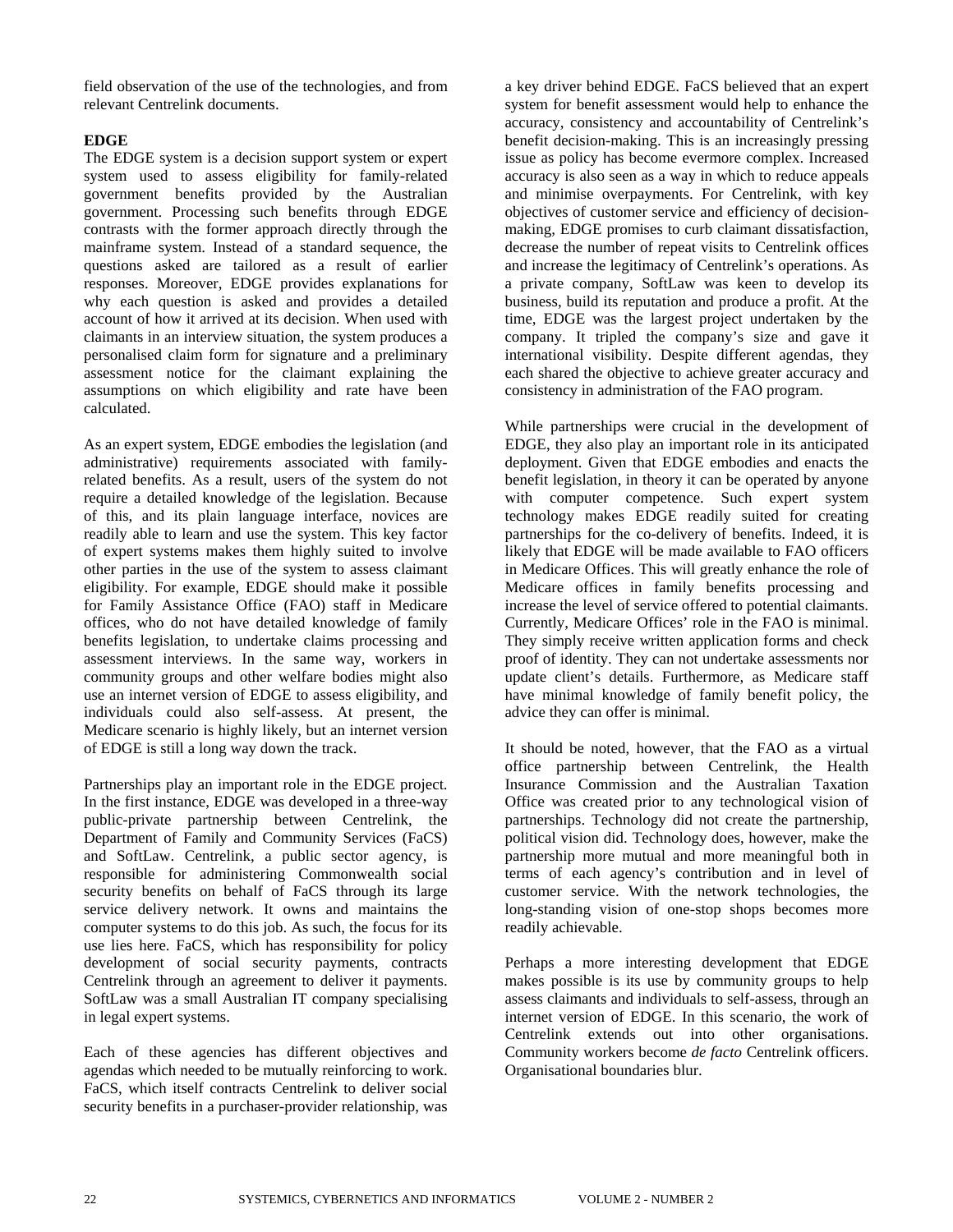In its potential to shift benefit assessment beyond government agencies, EDGE highlights the way in which the technology also transfers the locus of assessment decisions from Centrelink staff to an expert system. Computers become government decision-making bureaucrats.<sup>2</sup>

Despite the tantalising possibilities of Centrelink's assessment processes oozing beyond its organisational boundaries to community sector partners and beyond, there are considerable organisational, policy and technical realities that need to be overcome. There are also competing visions about what is the desirable future shape of benefit service delivery.

### **Community Connect**

The other Centrelink case study is of a project called Community Connect. Presently, Community Connect is a password-protected internet site hosted by Centrelink. The site currently provides access to some benefit tools used by Centrelink, such as benefit rates calculators and electronic versions of the *Social Security Act* and the *Guide to the Act*. It also includes a searchable directory of welfare service organisations in Australia. By providing these tools to relevant welfare organisations, Centrelink is hoping to develop more joined-up services to its clients through the creation of partnership relations between Centrelink and welfare agencies. While the Community Connect site is still in its infancy, Centrelink hopes that other agencies will provide useful tools on the site to share with the welfare sector. It is also envisaged, that the site might become the means by which personal information might be transferred – with client consent – between organisations to enable speedier and more accurate service provision across different agencies.

The development of Community Connect represents a remarkable illustration of what technologically enabled partnerships might achieve. It also represents a significant change in the way Centrelink does its business. Typically, Centrelink concentrated on assessing and delivering benefits and ensuring that only those who are eligible receive them. The benefits Centrelink offers define the prism in which it views claimants. This has meant that Centrelink has limited services to offer to unsuccessful claimants or those in crisis situations. For example, if someone in a financial crisis approaches Centrelink, they are typically referred to organisations offering emergency relief (such as the Salvation Army, the Smith Family and community groups). Centrelink staff are not trained to have a good understanding of the services these agencies provide and are therefore unlikely to know the possibility of the person obtaining help. There is also no follow-up to see if the person's needs have been met and, of course, there is no wider 'duty of care'.

Unfortunately, people's financial and personal problems do not fall neatly into organisational boundaries. Such fragmented services may be manageable by many people, but for those with complex and multiple disadvantages they have little chance of producing positive outcomes. A more holistic approach is often required. The impetus for this redefinition of the way Centrelink perceives its government service delivery comes from Centrelink's CEO, which was subsequently supported by government.

But this new vision of Centrelink's service delivery function does not equate with Community Connect. This tool is simply the more tangible part of a broader array of processes and practices required to make the vision a reality.

This was clearly demonstrated in a pilot project between a local Centrelink office and the Smith Family. In pursuing the goal of providing a better service for those in financial crisis, it was necessary to better understand each other's services and their operations. Through regularly meetings between staff from each agency, new co-ordinated ways of working were devised. This involved changes in work practices in each agency and the deployment of networked IT in order to improve the overall service for those in financial crisis. These new organisational arrangements meant that each agency began to take on some perspective and even activities of the other. Each agency breaks out into the other. As a result, organisational boundaries blurred.

Although new ICTs had a part to play in this partnership, it was not the central focus. Furthermore, it is unlikely that the technology was necessary to achieve the outcome. Rather, the critical component was the willingness of two parties to sit together, to understand each other and to make amendments to each agency's working practices in order to provide an overall benefit for their shared client.

### **PARTNERSHIPS AND NETWORK GOVERNMENT**

The above case studies provide detailed evidence of the merging of network technologies with network forms of governing. As such they enable us to assess the extent to which network technologies are creating networked governing, or simply being used to implement already present activities and visions of networking. To be sure, it is not possible to identify a primary driver. Rather, rationalities and technologies are tightly intertwined.

In particular, it is notable that the rationality of governing through networks reaches its zenith at the very time significant new network technologies come available. Visions of networks help foster the development of network technologies, and the material reality of network

<span id="page-4-0"></span><sup>&</sup>lt;sup>2</sup> This transfer of decision-making is not new. For some years, a number of decisions under the *Social Security Act* have been automated. Indeed, the Act had to be amended to give legal authority to computers to do so.